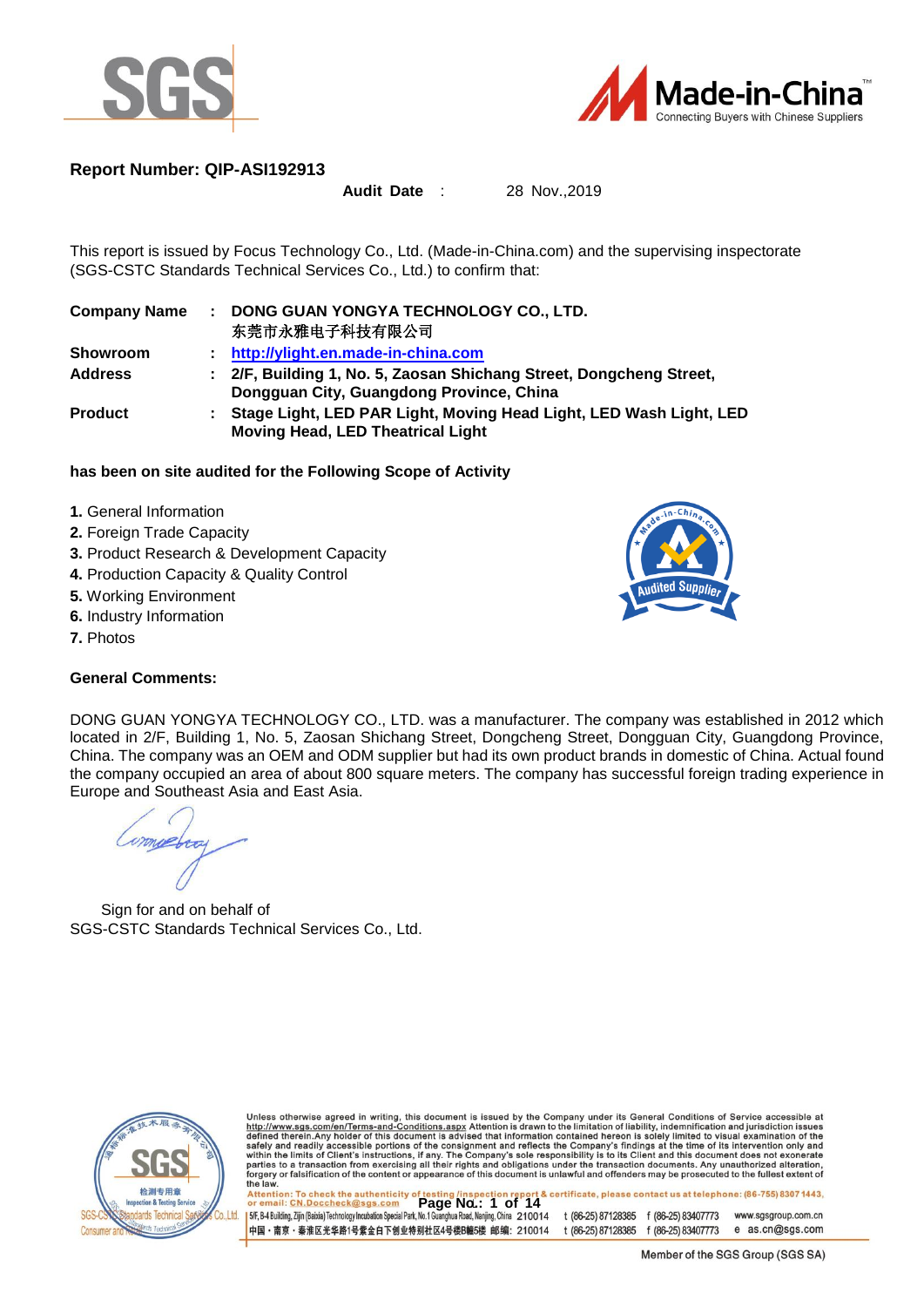



# **SUPPLIER ASSESSMENT REPORT**

| Audited Company   DONG GUAN YONGYA TECHNOLOGY CO., LTD.                                                                     |
|-----------------------------------------------------------------------------------------------------------------------------|
| Audited Site: 2/F, Building 1, No. 5, Zaosan Shichang Street, Dongcheng Street, Dongguan City,<br>Guangdong Province, China |
|                                                                                                                             |

| <b>Consigner of</b><br><b>Assessment</b> | Made-in-China.com         |                      | <b>YLIGHT</b><br>东莞市永雅电子科技有限公司<br>Dongguan Yong Ya Technology CO., Ltd |
|------------------------------------------|---------------------------|----------------------|------------------------------------------------------------------------|
| <b>Audit Type</b>                        | ⊠<br><b>Initial Audit</b> |                      |                                                                        |
|                                          | Re-audit                  |                      |                                                                        |
| <b>Audit Date</b>                        | 28 Nov., 2019             | <b>Verify Report</b> | www.sgs.com/ecv                                                        |
| <b>Auditor</b>                           | Shihui Tan                | <b>Reviewed by</b>   | Toby Han                                                               |

### **CONTENTS**

|             | $\boxtimes$ Part A: General Information                                                                                                                                                                                                                                                                    |
|-------------|------------------------------------------------------------------------------------------------------------------------------------------------------------------------------------------------------------------------------------------------------------------------------------------------------------|
|             | Section 1: Company Overview<br>Section 2: Human Resources                                                                                                                                                                                                                                                  |
| $\boxtimes$ | <b>Part B: Foreign Trade Capacity</b>                                                                                                                                                                                                                                                                      |
|             | Section 1: Export Overall Situation<br>Section 2: Export Business Capacity<br>Section 3: Supplier Management<br>Section 4: After-sales Service Capacity                                                                                                                                                    |
| $\boxtimes$ | <b>Part C: Product Research &amp; Development Capacity</b>                                                                                                                                                                                                                                                 |
|             | Section 1: Product Research & Development Capacity                                                                                                                                                                                                                                                         |
|             | Part D: Management System and Product Certification                                                                                                                                                                                                                                                        |
|             | Section 1: Management System(s) and Product Certification                                                                                                                                                                                                                                                  |
| $\boxtimes$ | <b>Part E: Production Capacity &amp; Quality Control</b>                                                                                                                                                                                                                                                   |
|             | Section 1: Production Capacity Section<br>Section 2: Production Process Control                                                                                                                                                                                                                            |
|             | <b>Part F: Financial Position</b>                                                                                                                                                                                                                                                                          |
|             | Section 1: Financial Data<br>Section 2: Key Performance Indications<br>Section 3: Banking<br>Section 4: Product Insurance                                                                                                                                                                                  |
| $\boxtimes$ | <b>Part G: Working Environment</b>                                                                                                                                                                                                                                                                         |
|             | Section 1: Working Environment                                                                                                                                                                                                                                                                             |
|             | <b>Part H: Energy Saving and Emission Reduction</b>                                                                                                                                                                                                                                                        |
|             | Section 1: Environmental Management<br>Section 2: Water, Gas and Noise Control                                                                                                                                                                                                                             |
| $\boxtimes$ | Part I: Industry Information                                                                                                                                                                                                                                                                               |
|             | Section 1: Industry Information                                                                                                                                                                                                                                                                            |
| $\boxtimes$ | Part J: Photos                                                                                                                                                                                                                                                                                             |
|             | Section 1: Photos of Documents<br>Section 2: Photos of Company                                                                                                                                                                                                                                             |
|             | Unless otherwise agreed in writing, this document is issued by the Company under its Gene<br>● 海技术服<br>http://www.sgs.com/en/Terms-and-Conditions.aspx Attention is drawn to the limitation of liabilit<br>defined therein. Any holder of this document is advised that information contained hereon is so |



Unless otherwise agreed in writing, this document is issued by the Company under its General Conditions of Service accessible at <u>http://www.sgs.com/en/Terms-and-Conditions.aspx</u> Attention is drawn to the limitation of lia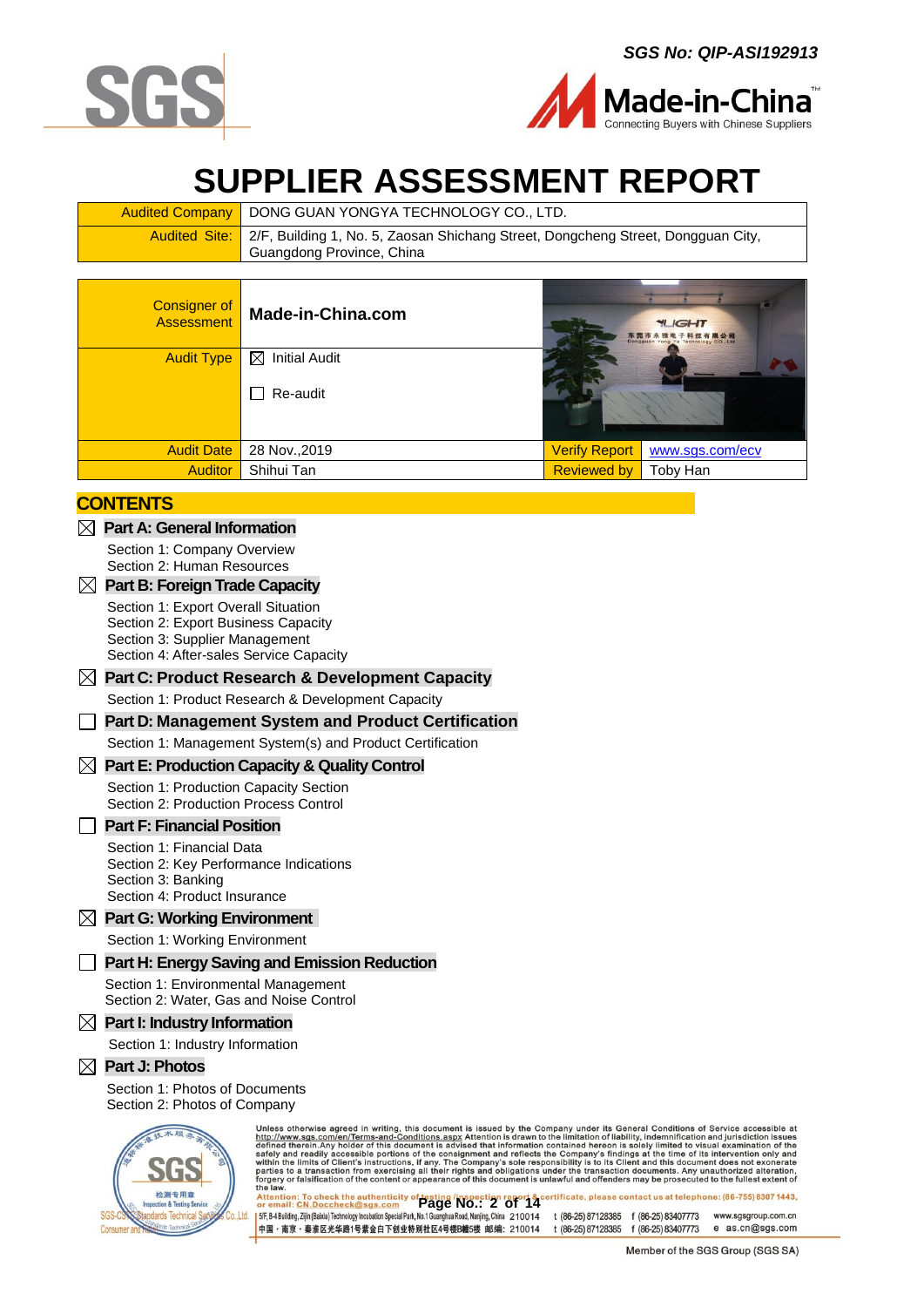



Made-in-China ting Buyers with Chinese Suppliers

### **Part A: General Information**

### <span id="page-2-1"></span><span id="page-2-0"></span>**Section 1: Company Overview**

| 1.1 Legal Validity                                                                                                                                                      |                                                                                                                                                                                                                                                                                                                                                                                                                             |                        |                    |  |  |  |  |
|-------------------------------------------------------------------------------------------------------------------------------------------------------------------------|-----------------------------------------------------------------------------------------------------------------------------------------------------------------------------------------------------------------------------------------------------------------------------------------------------------------------------------------------------------------------------------------------------------------------------|------------------------|--------------------|--|--|--|--|
| Does the company have a valid<br>business license?                                                                                                                      | $\boxtimes$ Yes $\Box$ No<br>$\Box$ Others                                                                                                                                                                                                                                                                                                                                                                                  | Registration<br>Number | 91441900590088849A |  |  |  |  |
| Year of established                                                                                                                                                     | 13 Feb., 2012                                                                                                                                                                                                                                                                                                                                                                                                               | Valid Date             | Long Valid         |  |  |  |  |
| Registered address                                                                                                                                                      | Room 202, Building 1, No. 5, Zaosan Shichang Street, Dongcheng Street, Dongguan<br>City, Guangdong Province                                                                                                                                                                                                                                                                                                                 |                        |                    |  |  |  |  |
| Actual address                                                                                                                                                          | 2/F, Building 1, No. 5, Zaosan Shichang Street, Dongcheng Street, Dongguan City,<br>Guangdong Province, China                                                                                                                                                                                                                                                                                                               |                        |                    |  |  |  |  |
| Does the company in abnormal<br>operation status list of industrial<br>and commercial bureau?                                                                           | No                                                                                                                                                                                                                                                                                                                                                                                                                          |                        |                    |  |  |  |  |
| Registered capital                                                                                                                                                      | RMB 3,000,000                                                                                                                                                                                                                                                                                                                                                                                                               |                        |                    |  |  |  |  |
| Name of legal representative                                                                                                                                            | Mr. Yanguo Yuan                                                                                                                                                                                                                                                                                                                                                                                                             |                        |                    |  |  |  |  |
| <b>Business scope</b>                                                                                                                                                   | R & D, production and sales: electronic products, daily necessities, household<br>appliances, hardware and plastic products, lighting fixtures, audio and light<br>equipment; design, installation, debugging and maintenance services of audio, light<br>and video engineering. (for projects subject to approval according to law, business<br>activities can be carried out only after approval by relevant departments) |                        |                    |  |  |  |  |
| <b>1.2 Basic Information</b>                                                                                                                                            |                                                                                                                                                                                                                                                                                                                                                                                                                             |                        |                    |  |  |  |  |
| Contact person                                                                                                                                                          | Mr. Vick Yuan                                                                                                                                                                                                                                                                                                                                                                                                               |                        |                    |  |  |  |  |
| Phone number                                                                                                                                                            | 0086-769-81815766.<br>0086-13929278166                                                                                                                                                                                                                                                                                                                                                                                      | Fax number<br>N/A      |                    |  |  |  |  |
| URL/Web address                                                                                                                                                         | http://www.ylighting.com.cn                                                                                                                                                                                                                                                                                                                                                                                                 |                        |                    |  |  |  |  |
| Company type                                                                                                                                                            | $\boxtimes$ Manufacturer<br>$\Box$ Trading Company<br>Combined<br>Group Corporation                                                                                                                                                                                                                                                                                                                                         |                        |                    |  |  |  |  |
| Type of ownership                                                                                                                                                       | $\boxtimes$ Limited Company<br>Public Company<br>Foreign joint venture<br>$\Box$<br>State-Owned<br><b>Private Owner</b><br>Wholly foreign-owned enterprises                                                                                                                                                                                                                                                                 |                        |                    |  |  |  |  |
| Associated company                                                                                                                                                      | <b>NO</b>                                                                                                                                                                                                                                                                                                                                                                                                                   |                        |                    |  |  |  |  |
| Products manufactured / sold<br>scope                                                                                                                                   | Stage Light, LED PAR Light, Moving Head Light, LED Wash Light, LED Moving<br>Head, LED Theatrical Light                                                                                                                                                                                                                                                                                                                     |                        |                    |  |  |  |  |
| <b>1.3 Company Building Information</b>                                                                                                                                 |                                                                                                                                                                                                                                                                                                                                                                                                                             |                        |                    |  |  |  |  |
| According to:<br>$\Box$ Land certificate<br>Real estate certificate<br>$\boxtimes$ Lease agreement<br>⊠<br>Observation Estimated on site                                |                                                                                                                                                                                                                                                                                                                                                                                                                             |                        |                    |  |  |  |  |
| The company area 800 square meters<br>The land occupies Confidential square meters.<br>The offices occupy 200 square meters.<br>The workshops occupy 600 square meters. |                                                                                                                                                                                                                                                                                                                                                                                                                             |                        |                    |  |  |  |  |



Unless otherwise agreed in writing, this document is issued by the Company under its General Conditions of Service accessible at http://www.sgs.com/en/Terms-and-Conditions.aspx Attention is drawn to the limitation of liabi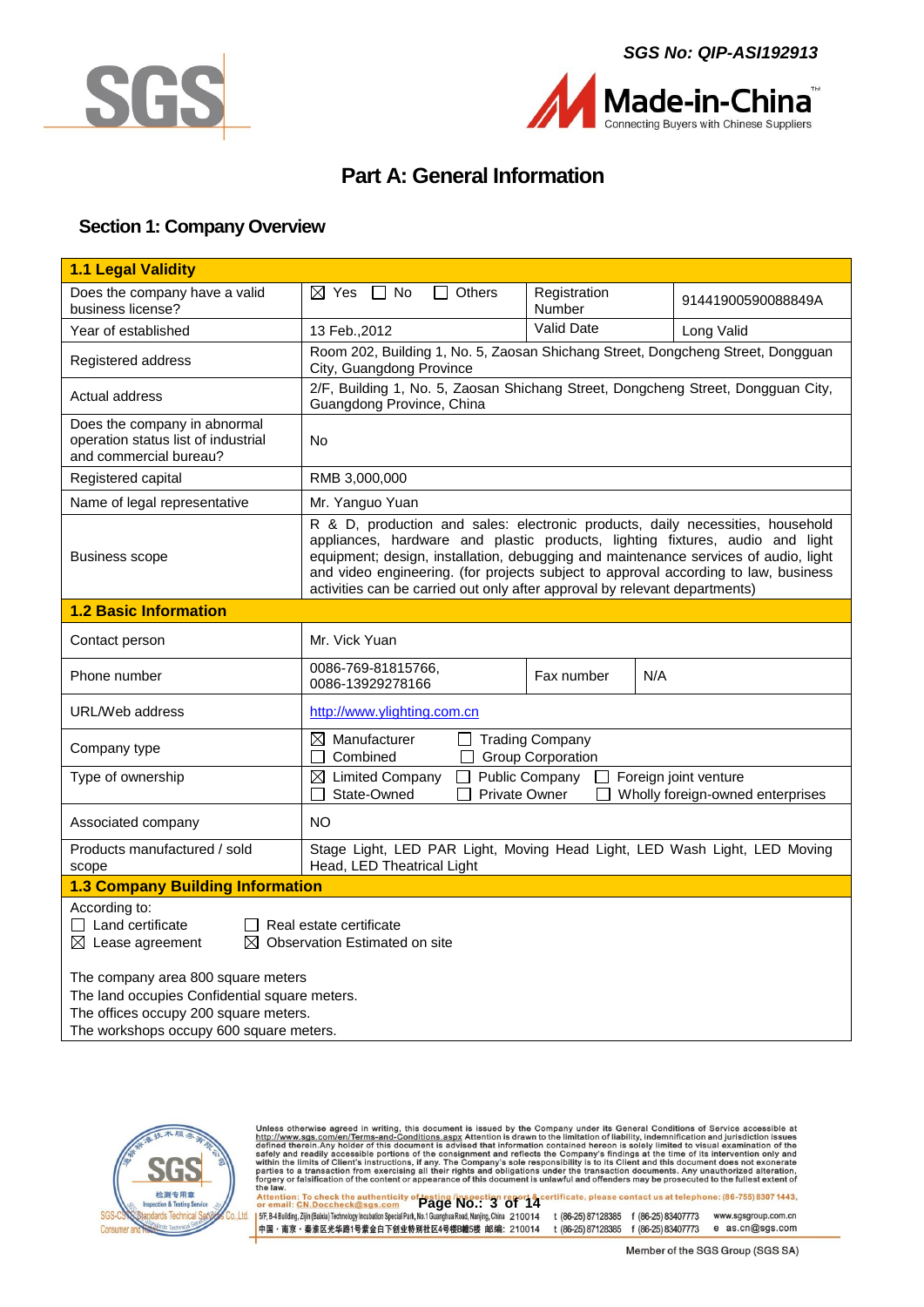



### <span id="page-3-0"></span>**Section 2: Human Resources**

| <b>2.1 Company Chart</b>                     |                                                 |                                   |              |                                                         |  |  |
|----------------------------------------------|-------------------------------------------------|-----------------------------------|--------------|---------------------------------------------------------|--|--|
|                                              | $\mid$ C $\mid$<br>$\mathsf B$                  | $\mathsf{A}$<br>E<br>D            | $\mathsf{F}$ |                                                         |  |  |
| 2.2 Explanation of Code and Employee Details |                                                 |                                   |              |                                                         |  |  |
| Code                                         | <b>Department</b><br><b>Number of employees</b> |                                   |              |                                                         |  |  |
| A                                            | 1<br>General Manager                            |                                   |              |                                                         |  |  |
| B                                            | $\mathbf{1}$<br>Admin. & Fin. Dept.             |                                   |              |                                                         |  |  |
| $\mathsf C$                                  | $\mathbf{3}$<br>Sales Dept.                     |                                   |              |                                                         |  |  |
| D                                            | 1<br>Purchase Dept.                             |                                   |              |                                                         |  |  |
| E                                            | $\overline{7}$<br>Production Dept.              |                                   |              |                                                         |  |  |
| F                                            | $\overline{2}$<br>Design Dept.                  |                                   |              |                                                         |  |  |
|                                              | Number in total:<br>15                          |                                   |              |                                                         |  |  |
| 2.3 Key Staff                                |                                                 |                                   |              |                                                         |  |  |
| <b>Title</b>                                 | <b>Full name</b>                                | <b>Education</b>                  |              | Working experience for this trade /<br>total experience |  |  |
| General Manager                              | Mr. Vick Yuan                                   | Mechanics And Economy<br>Bachelor |              | 15/15 Years                                             |  |  |

Remark: Above information of key staff was based on interview with company representative.



Unless otherwise agreed in writing, this document is issued by the Company under its General Conditions of Service accessible at http://www.sgs.com/en/Terms-and-Conditions.aspx Attention is drawn to the limitation of liabi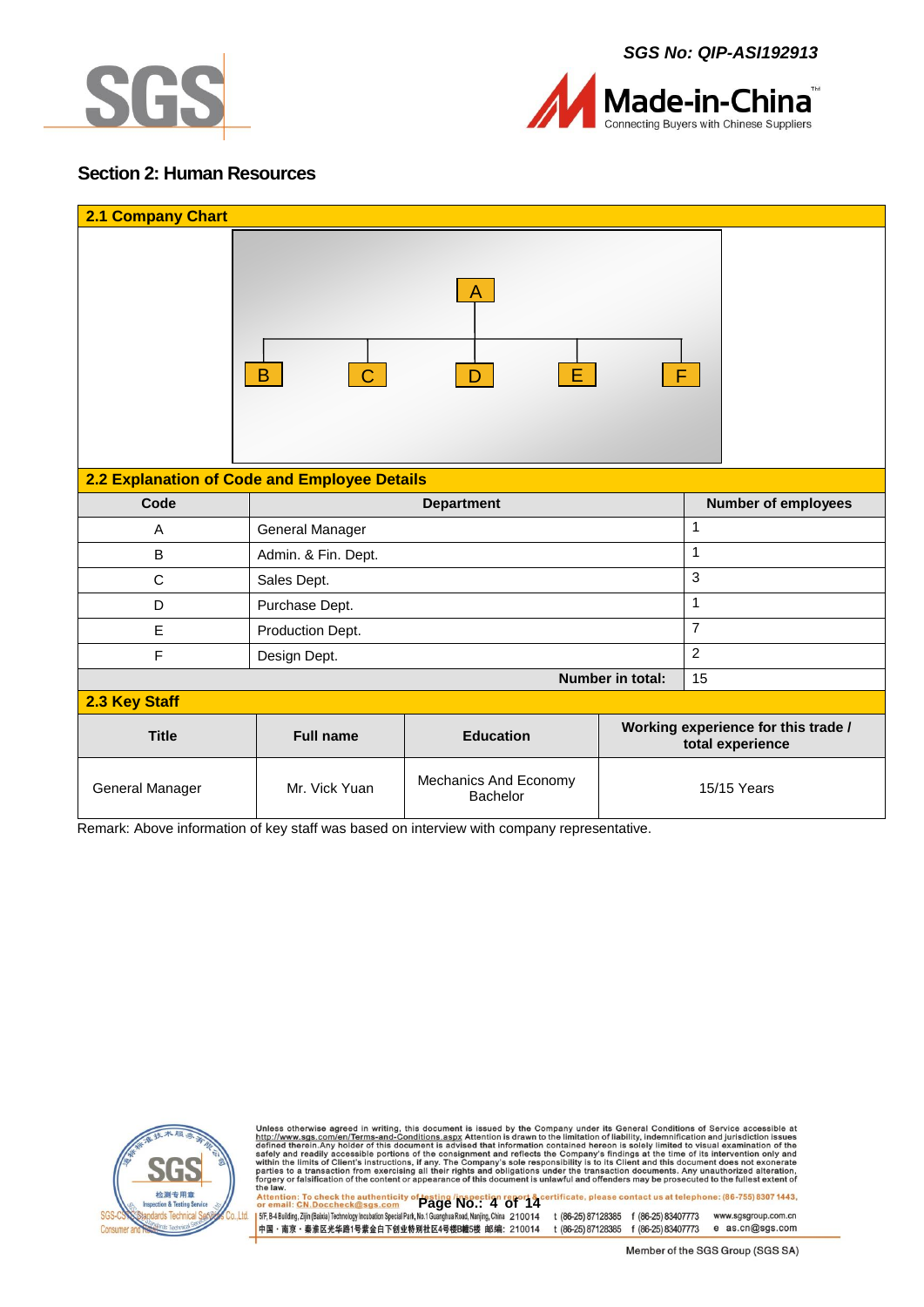



# **Part B: Foreign Trade Capacity**

### <span id="page-4-1"></span><span id="page-4-0"></span>**Section 1: Export Overall Situation**

| <b>1.1 Export Overall Situation</b>                                      |                                                                                                                                                |
|--------------------------------------------------------------------------|------------------------------------------------------------------------------------------------------------------------------------------------|
| Does the company have a valid Import and Export license?                 | $\boxtimes$ No<br>Yes                                                                                                                          |
| The import and export enterprise code.                                   | N/A                                                                                                                                            |
| The number of foreign trading staff with relevant trading<br>experience. | within 1 year staff<br>$\bowtie$<br>1-5 years 1 staff<br>$\boxtimes$ 6-10 years 1 staff<br>$\boxtimes$ over 10 years 1 staff<br>Total 3 staffs |
| The language freely used by foreign trade staff                          | English<br>others:<br>$\bowtie$<br>l a                                                                                                         |
| Annual revenue of previous year                                          | Confidential                                                                                                                                   |
| Annual export revenue of previous year                                   | Confidential                                                                                                                                   |
| Estimated export revenue for this year.                                  | Confidential                                                                                                                                   |
| Overseas agent / branch                                                  | $\boxtimes$ No<br>Yes                                                                                                                          |
| Nearest port                                                             | Shenzhen Port                                                                                                                                  |
| Acceptable quotation terms                                               | $\boxtimes$<br><b>CIF</b><br>⊠<br>⊠<br><b>FOB</b><br><b>CFR</b><br>Other:EXW                                                                   |
| Acceptable payment terms                                                 | ⊠<br>⊠<br>⊠<br>LC<br>T/T<br>D/P<br>$\boxtimes$ PayPal<br>⊠<br>Western Union<br>Small-amount payment<br>⊠                                       |
| Average lead time (Peak Season)                                          | ⊠<br>2-3 months<br>within 15 workday<br>one month<br>$\mathbf{I}$<br>4-6 months<br>6-12 months<br>more time                                    |
| Average lead time (Off Season)                                           | within 15 workday<br>2-3 months<br>one month<br>⊠<br>4-6 months<br>6-12 months<br>more time                                                    |

### <span id="page-4-2"></span>**Section 2: Export Business Capacity**

| 2.1 Market Distribution (please list top three areas) |                                                                                                                   |                    |  |  |
|-------------------------------------------------------|-------------------------------------------------------------------------------------------------------------------|--------------------|--|--|
| <b>Market</b>                                         | <b>Main Product</b>                                                                                               | <b>Main client</b> |  |  |
| North America                                         |                                                                                                                   |                    |  |  |
| South America                                         |                                                                                                                   |                    |  |  |
| $\boxtimes$ Europe                                    | Stage Light, LED PAR Light, Moving Head Light,<br>LED Wash Light, LED Moving Head, LED<br><b>Theatrical Light</b> | Confidential       |  |  |
| Southeast Asia/ Mideast<br>M                          | Stage Light, LED PAR Light, Moving Head Light,<br>LED Wash Light, LED Moving Head, LED<br><b>Theatrical Light</b> | Confidential       |  |  |
| Africa                                                |                                                                                                                   |                    |  |  |
| $\boxtimes$ East Asia (Japan/ South<br>Korea)         | Stage Light, LED PAR Light, Moving Head Light,<br>LED Wash Light, LED Moving Head, LED<br><b>Theatrical Light</b> | Confidential       |  |  |
| Australia                                             |                                                                                                                   |                    |  |  |
| Domestic                                              |                                                                                                                   |                    |  |  |
| <b>Others</b>                                         |                                                                                                                   |                    |  |  |



Unless otherwise agreed in writing, this document is issued by the Company under its General Conditions of Service accessible at http://www.sgs.com/en/Terms-and-Conditions.aspx Attention is drawn to the limitation of liabi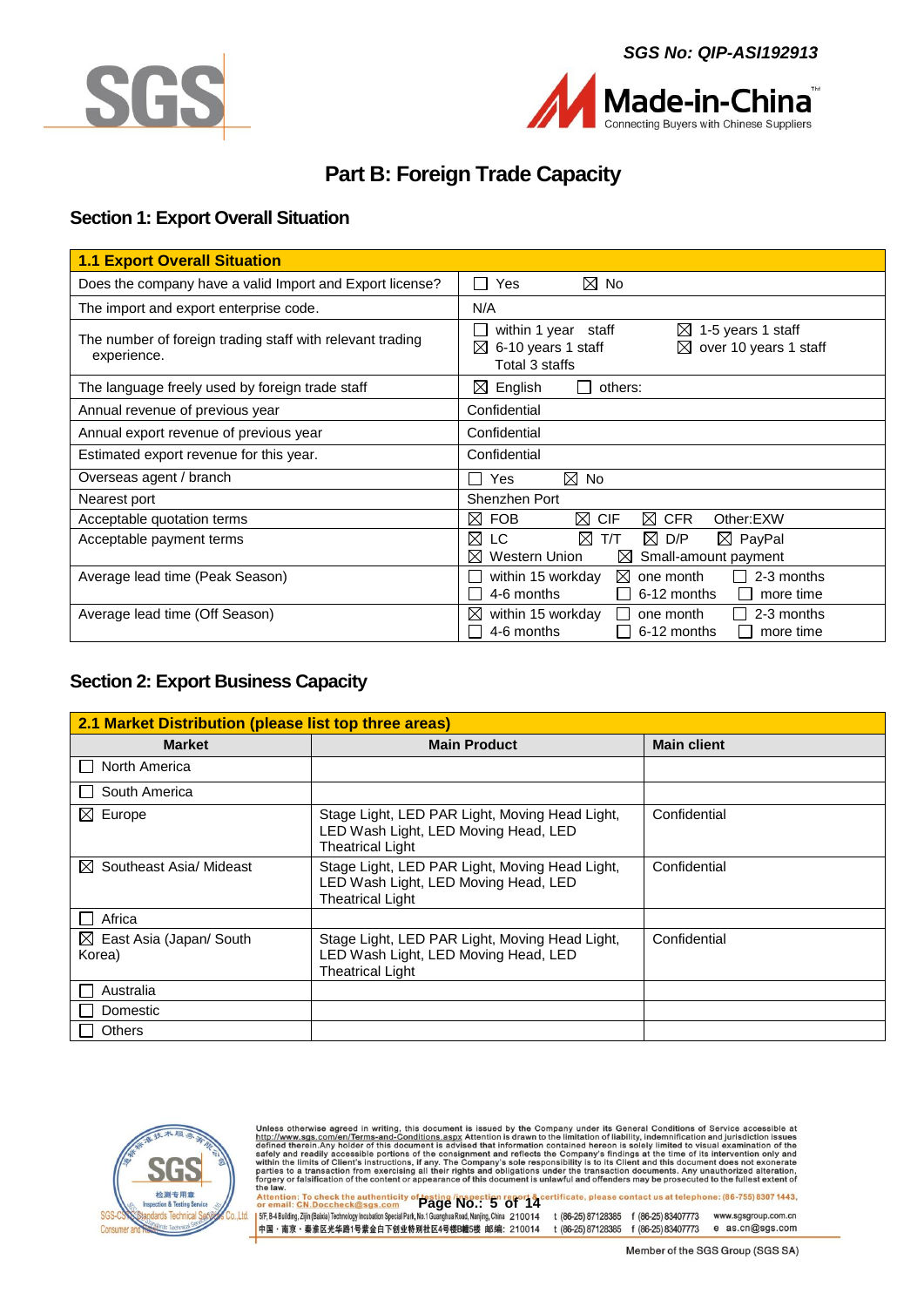



### <span id="page-5-0"></span>**Section 3: Supplier Management**

| <b>3.1 Supplier Management</b> |                                                                                              |                                                                                                                                                                                                                            |  |  |  |
|--------------------------------|----------------------------------------------------------------------------------------------|----------------------------------------------------------------------------------------------------------------------------------------------------------------------------------------------------------------------------|--|--|--|
| <b>Item</b>                    | <b>Content</b>                                                                               | <b>Observations /Comments</b>                                                                                                                                                                                              |  |  |  |
|                                | Does the company establish and implement<br>an effective suppliers' assessment<br>procedure? | $\boxtimes$ Have the written procedures and followed records<br>Have the written procedures but no records<br>Have relevant records without written procedure<br>$\Box$ No written procedures or followed records<br>Other |  |  |  |
| 2                              | Does the company have an updated list of<br>approved suppliers?                              | The approved suppliers list was updated in<br>Have the written suppliers without approved signature or<br>date.<br>$\boxtimes$ Provided some suppliers names<br>$\Box$ No approved suppliers list<br>Other                 |  |  |  |

### <span id="page-5-1"></span>**Section 4: After-sales Service Capacity**

| <b>4.1 After-sales Service Capacity</b> |                                                                                                                                                                                                                                         |                                                                                                                                                                                                                                 |  |  |  |
|-----------------------------------------|-----------------------------------------------------------------------------------------------------------------------------------------------------------------------------------------------------------------------------------------|---------------------------------------------------------------------------------------------------------------------------------------------------------------------------------------------------------------------------------|--|--|--|
| <b>Item</b>                             | <b>Content</b>                                                                                                                                                                                                                          | <b>Observations /Comments</b>                                                                                                                                                                                                   |  |  |  |
|                                         | Is there a procedure to conduct random<br>product inspection after final packaging in<br>place?                                                                                                                                         | Have clear standards and written inspection records<br>$\bowtie$<br>No written standards but had inspection reports<br>Have the procedures but no inspection records<br>It's not necessary to carry out the inspection<br>Other |  |  |  |
| $\overline{2}$                          | Is there a clear procedure for handling<br>customer complaints?                                                                                                                                                                         | Has the clear procedure and followed records<br>⊠<br>Has the procedure but no written records.<br>No written procedures or records.<br>Other                                                                                    |  |  |  |
| 3                                       | Can the finished/packaged product be traced<br>by lot identification to the appropriate raw<br>materials test reports?                                                                                                                  | Have the procedures to trace the raw materials.<br>Can trace main materials<br>Can trace production date.<br>⊠<br>Can't trace products<br>Other                                                                                 |  |  |  |
| 4                                       | Are corrective & preventive actions<br>mechanism established and implemented<br>effectively (including the suppliers/<br>sub-contractors control, incoming inspection,<br>process control, final inspection and customer<br>complaint)? | Has the clear procedure and followed records<br>⊠<br>Has the procedure but no written records.<br>No written procedures or records.<br>Other                                                                                    |  |  |  |



Unless otherwise agreed in writing, this document is issued by the Company under its General Conditions of Service accessible at http://www.sgs.com/en/Terms-and-Conditions.aspx Attention is drawn to the limitation of liabi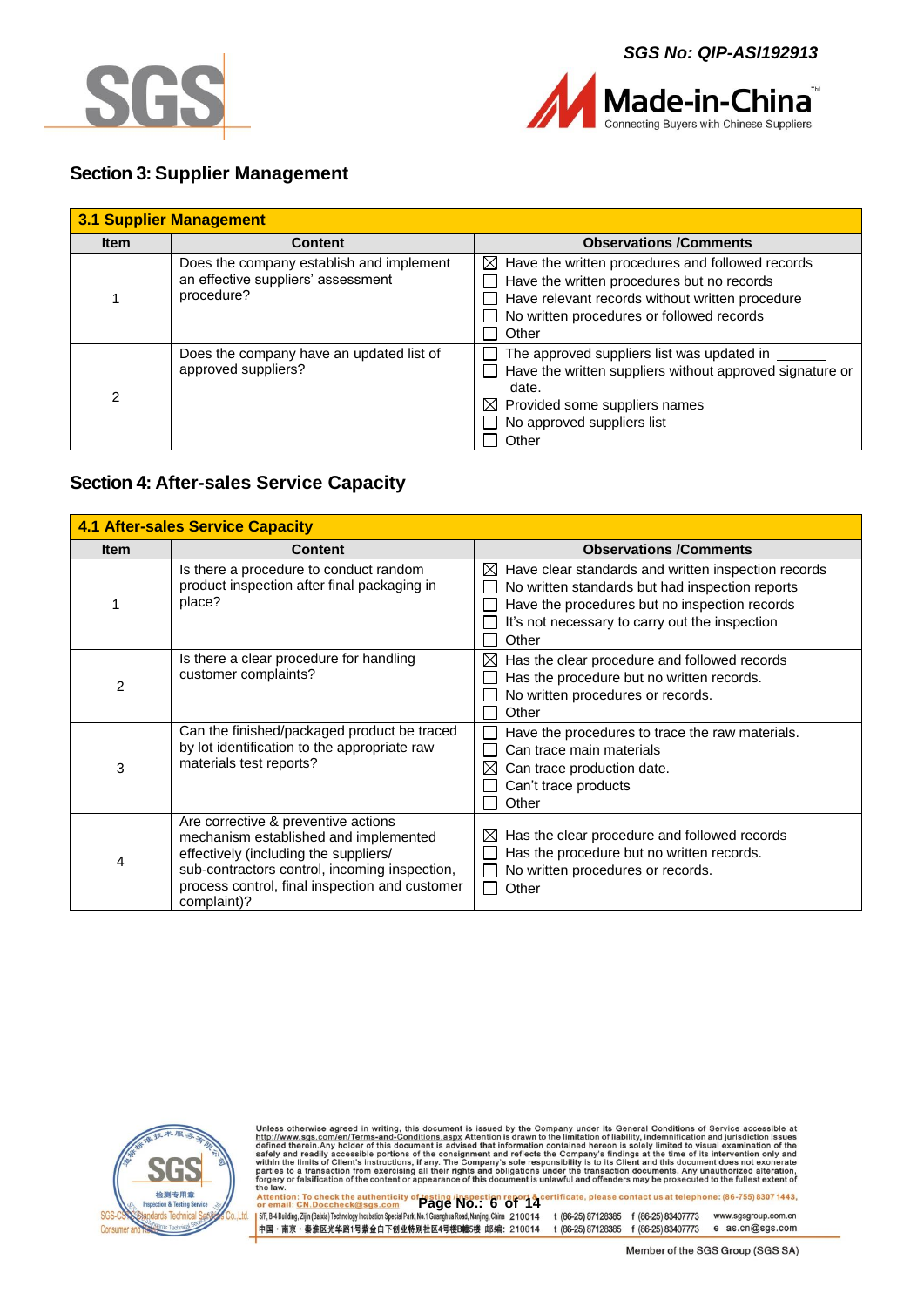



Made-in-China nnecting Buyers with Chinese Suppliers

# **Part C: Product Research & Development Capacity**

<span id="page-6-0"></span>

| 1.1 Product Research & Development Capacity                                                                                                                              |                                                                                                                       |  |  |  |  |
|--------------------------------------------------------------------------------------------------------------------------------------------------------------------------|-----------------------------------------------------------------------------------------------------------------------|--|--|--|--|
| The amount of R&D and relevant working experience.                                                                                                                       | within 1year staff<br>1-5 years staff<br>6-10 years 2 staffs<br>over 10 years staff<br>$\bowtie$<br>Total 2 engineers |  |  |  |  |
| What is the main job responsibility for R&D engineers?                                                                                                                   | Develop new product and technology support                                                                            |  |  |  |  |
| Is there any relevant design input, output, review,<br>verification and validation documentation available for<br>auditor to review?                                     | <b>YES</b>                                                                                                            |  |  |  |  |
| Is there any special software or instrument used by the R&D<br>staffs during the design process of new products?<br>If yes, please list the main software or instrument. | YES; Auto CAD, DXP                                                                                                    |  |  |  |  |
| Does the company have an effective design change control<br>procedure in place?                                                                                          | <b>YES</b>                                                                                                            |  |  |  |  |
| Please list the patent certificates and qualification license.                                                                                                           | NO.                                                                                                                   |  |  |  |  |



Unless otherwise agreed in writing, this document is issued by the Company under its General Conditions of Service accessible at http://www.sgs.com/en/Terms-and-Conditions.aspx Attention is drawn to the limitation of liabi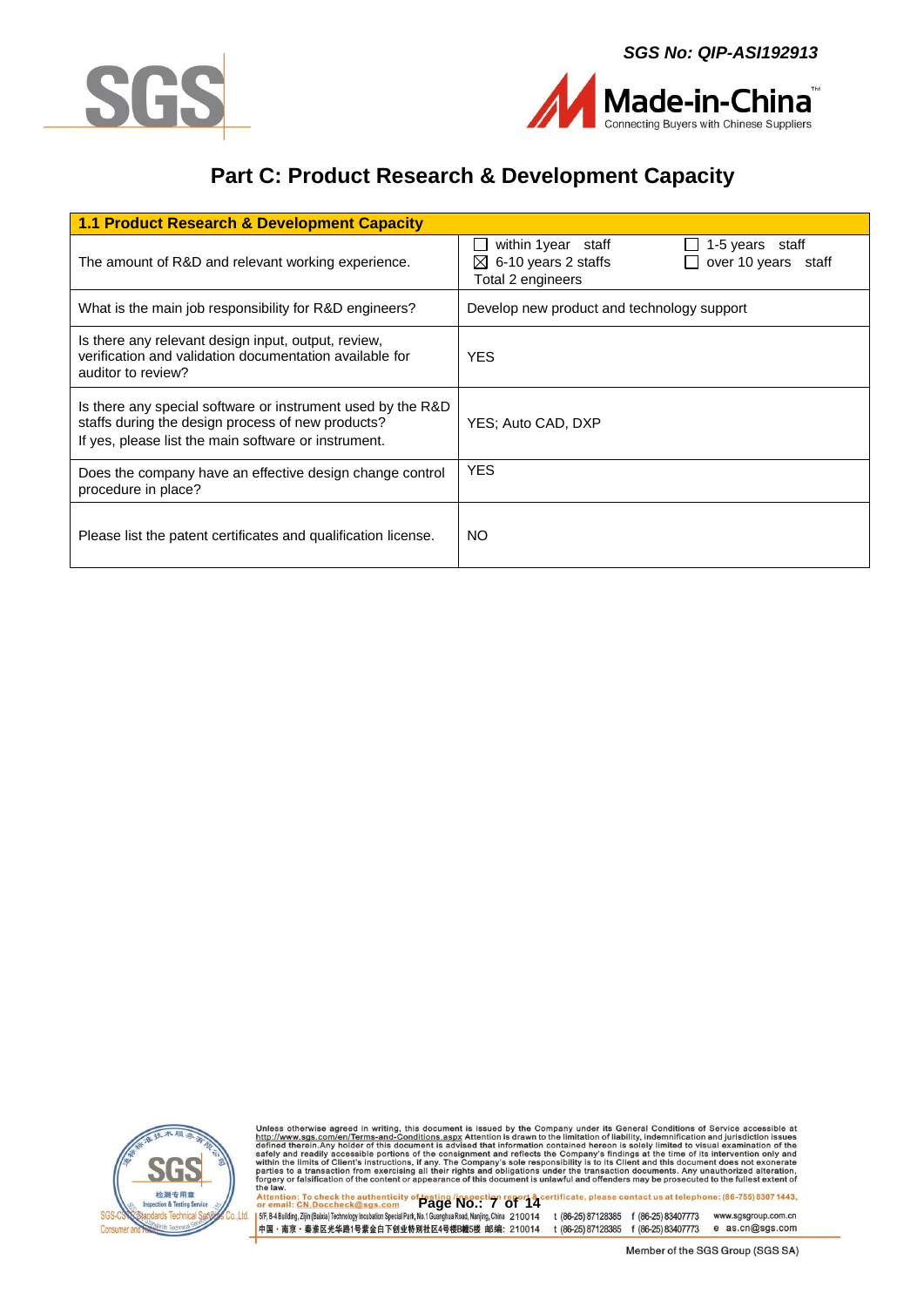





# **Part E: Production Capacity & Quality Control**

### <span id="page-7-1"></span><span id="page-7-0"></span>**Section 1: Production Capacity**

### **1.1 Production Workflow Chart**

| <b>Raw Material</b><br><b>Function Testing</b> |                                    | Welding<br><b>Aging Testing</b>                       |                                    |              | Assembling<br>Packing                  |                               |  |
|------------------------------------------------|------------------------------------|-------------------------------------------------------|------------------------------------|--------------|----------------------------------------|-------------------------------|--|
|                                                |                                    | 1.2 Products Situation (Top three Product Categories) |                                    |              |                                        |                               |  |
| <b>Product</b>                                 | <b>Price range</b><br>Confidential | Min. order quantity<br>Confidential                   | Top monthly output<br>Confidential |              | Average monthly output<br>Confidential | Total in 2018<br>Confidential |  |
| <b>LED Moving Head</b><br>Light                |                                    |                                                       |                                    |              |                                        |                               |  |
| Confidential                                   |                                    | Confidential                                          | Confidential                       |              | Confidential                           | Confidential                  |  |
| Stage Light                                    |                                    |                                                       |                                    |              |                                        |                               |  |
|                                                | <b>1.3 Main Facilities</b>         |                                                       |                                    |              |                                        |                               |  |
| <b>Picture</b>                                 | <b>Facility name</b>               | <b>Brand or</b><br><b>Country/Region of origin</b>    |                                    |              | Target Value/machine*day               | Quantity                      |  |
|                                                | Assembly Line                      | China                                                 |                                    | Confidential |                                        | $\mathbf{3}$                  |  |



Unless otherwise agreed in writing, this document is issued by the Company under its General Conditions of Service accessible at http://www.sgs.com/en/Terms-and-Conditions.aspx Attention is drawn to the limitation of liabi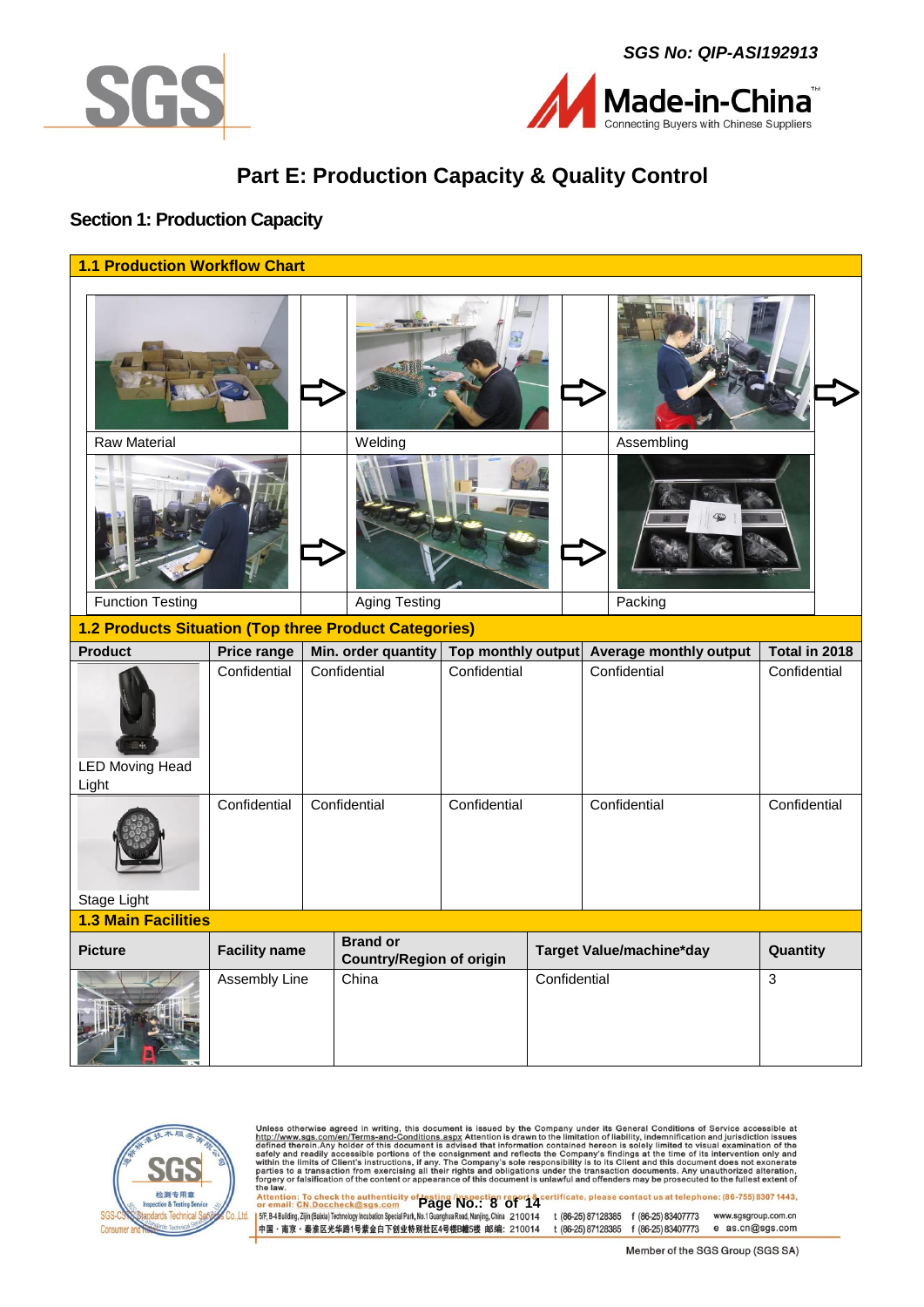



### <span id="page-8-0"></span>**Section 2: Production Process Control**

| <b>2.1 Production Process Control</b> |                                                                                                                                     |                                                                                                                                                                                       |  |  |
|---------------------------------------|-------------------------------------------------------------------------------------------------------------------------------------|---------------------------------------------------------------------------------------------------------------------------------------------------------------------------------------|--|--|
| <b>Item</b>                           | <b>Content</b>                                                                                                                      | <b>Observations /Comments</b>                                                                                                                                                         |  |  |
| 1                                     | Product R&D capacity                                                                                                                | $\boxtimes$ Own brand<br>$\boxtimes$ ODM<br>$\boxtimes$ OEM                                                                                                                           |  |  |
| $\overline{2}$                        | Are the environmental conditions, such as tidiness<br>and cleanliness being controlled and suitable for<br>the operation performed? | $\Box$ Very tidy<br>$\boxtimes$ Normal<br>$\Box$ Need to improve<br>$\Box$ Very poor                                                                                                  |  |  |
| 3                                     | Are the necessary items /documents provided at<br>appropriate location and under control?                                           | $\boxtimes$ Work Instructions /procedures<br>$\Box$ Workmanship standard /acceptance<br>Golden sample / Approval sample<br>$\Box$ Product picture<br>Verbal by workshop director      |  |  |
| 4                                     | Are written instructions available for incoming<br>material inspections /testing?<br>Is the relevant record maintained?             | $\boxtimes$ Has instructions and uniformly followed<br>Has instruction but no written records<br>Materials checked by storage staff                                                   |  |  |
| 5                                     | Are written inspections /testing instructions<br>available for finished products?<br>Is the relevant record maintained?             | $\boxtimes$ Have instructions and uniformly followed<br>Have instruction but no written records<br>Finished product checked by packing staff                                          |  |  |
| 6                                     | What type of inspection is used for finished<br>products?                                                                           | $\Box$ Random inspection<br>$\Box$ Visual inspection<br>$\Box$ Function inspection<br>$\boxtimes$ 100% inspection<br>$\boxtimes$ Visual inspection<br>$\boxtimes$ Function inspection |  |  |
| $\overline{7}$                        | Are non-conforming units clearly marked/<br>segregated to prevent accidental dispatch?                                              | $\Box$ Marked and segregated<br>$\boxtimes$ Segregated but not marked clearly<br>Not found on site                                                                                    |  |  |
| 8                                     | How are the non-conforming units handled?                                                                                           | $\boxtimes$ Repaired and re-inspection<br>$\boxtimes$ Picked out<br>Used under control<br><b>Others</b>                                                                               |  |  |



Unless otherwise agreed in writing, this document is issued by the Company under its General Conditions of Service accessible at http://www.sgs.com/en/Terms-and-Conditions.aspx Attention is drawn to the limitation of liabi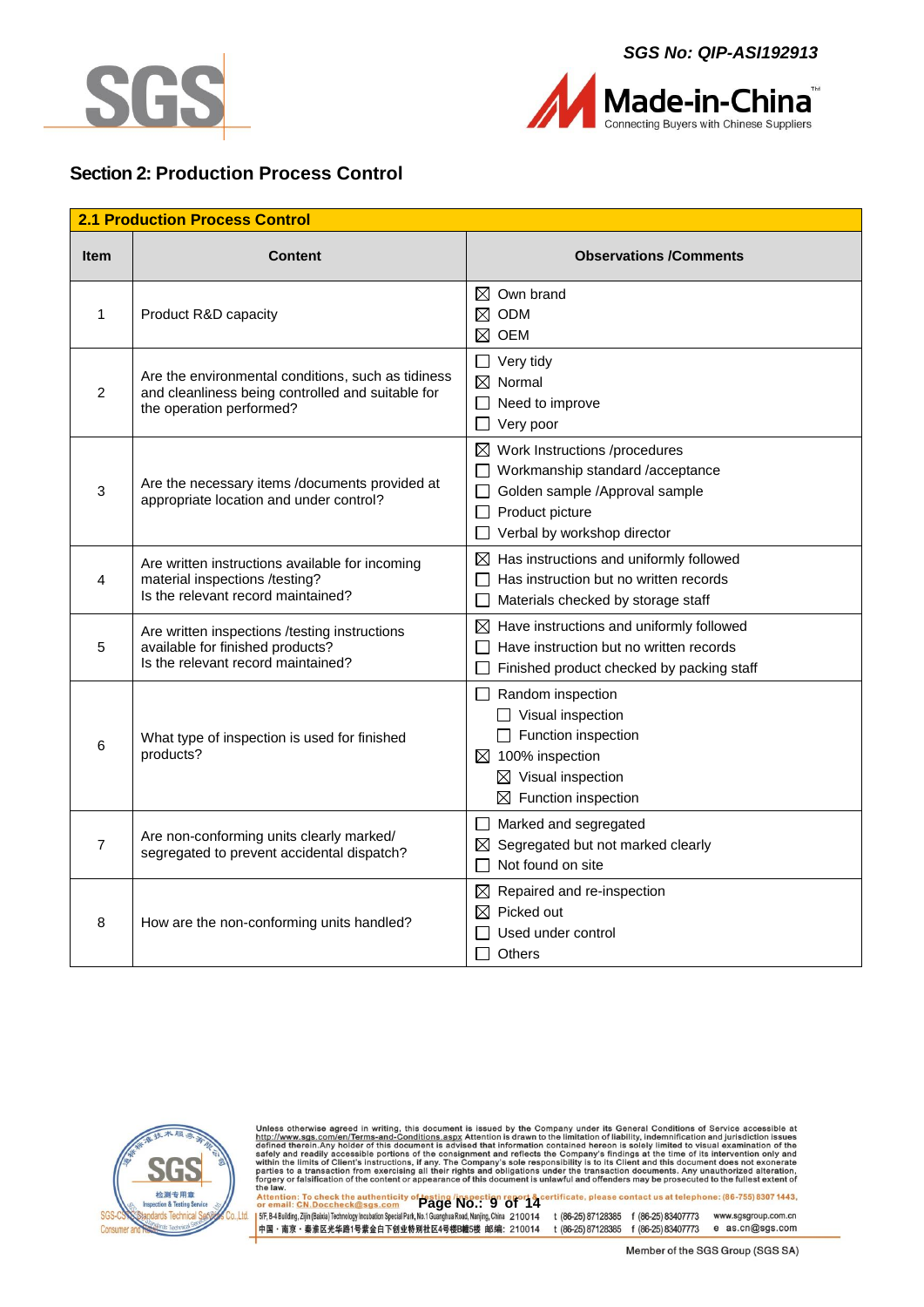



## **Part G: Working Environment**

### <span id="page-9-1"></span><span id="page-9-0"></span>**Section 1: Working Environment**

| <b>1.1 Welfare Benefits</b> |                                                                                                                                                                                      |                                                                                                                                                                                                                                                            |  |
|-----------------------------|--------------------------------------------------------------------------------------------------------------------------------------------------------------------------------------|------------------------------------------------------------------------------------------------------------------------------------------------------------------------------------------------------------------------------------------------------------|--|
| <b>Item</b>                 | <b>Content</b>                                                                                                                                                                       | <b>Observations /Comments</b>                                                                                                                                                                                                                              |  |
| 1                           | Does the company have effective procedures<br>to verify the age of staff at the time of<br>recruitment?                                                                              | $\boxtimes$ Has written procedure and keeps adequate age<br>documents of workers<br>Has written procedure but doesn't follow records<br>Hasn't written procedure or follows records                                                                        |  |
| 2                           | Do all workers sign employment contracts with<br>the factory?                                                                                                                        | All workers sign employment contracts<br>$\boxtimes$ Some workers sign employment contracts<br>Only management staff sign employment contracts<br>No staff sign employment contracts                                                                       |  |
| 3                           | Is statutory contribution required for all<br>employees' social insurance (e.g. health<br>insurance, unemployment insurance, accident<br>insurance etc.) paid for by the enterprise? | All workers have social insurance.<br>$\boxtimes$ Some workers have social insurance<br>Only management staffs have social insurance<br>No staff have social insurance                                                                                     |  |
| 4                           | Does the company have a clear and effective<br>policy on working hours, rest and vacations? If<br>does, please list it.                                                              | $\boxtimes$ All staffs work kept to the policy<br>Most of the time it keeps to the policy except midseason.<br>$\Box$ Usually needs overtime.<br>$\Box$ No relevant records for working hours<br>Describe the working hours: AM 8:00-12:00, PM 13:30-17:30 |  |
| 5                           | Does the company pay extra remunerations<br>for all overtime work?                                                                                                                   | $\boxtimes$ For all overtime work.<br>For official holidays<br>For official holidays except weekend.<br>No extra remunerations for overtime.                                                                                                               |  |
| 6                           | Does the company have dormitories for staff?<br>If yes, please describe the condition.                                                                                               | $\boxtimes$ Provide dormitories for all staff<br>Provide dormitories for workers<br>$\Box$ Provide dormitories for management staff<br>No dormitories were provided.<br>Describe the condition: Clean                                                      |  |
|                             | <b>1.2 Labor Protection</b>                                                                                                                                                          |                                                                                                                                                                                                                                                            |  |
| <b>Item</b>                 | <b>Content</b>                                                                                                                                                                       | <b>Observations /Comments</b>                                                                                                                                                                                                                              |  |
| 1                           | Are there uniforms for all staff in company?                                                                                                                                         | $\boxtimes$ Yes<br>No<br>Other                                                                                                                                                                                                                             |  |
| 2                           | Is the emergency medical supplies enough<br>and easily used in workshop?                                                                                                             | $\boxtimes$ Yes<br>No<br>Other                                                                                                                                                                                                                             |  |
| 3                           | Does the company arrange health and safety<br>training for new workers?                                                                                                              | $\boxtimes$ Yes<br>No<br>Other                                                                                                                                                                                                                             |  |
| 4                           | Do the workers have the appropriate<br>protective equipment during operation in<br>workshop? Such as gloves, masks.                                                                  | $\boxtimes$ Yes<br>No<br>Other                                                                                                                                                                                                                             |  |
| 5                           | Is there training needed and carried out for fire<br>protection?                                                                                                                     | $\boxtimes$ Yes<br>No<br>Other                                                                                                                                                                                                                             |  |



Unless otherwise agreed in writing, this document is issued by the Company under its General Conditions of Service accessible at http://www.sgs.com/en/Terms-and-Conditions.aspx Attention is drawn to the limitation of liabi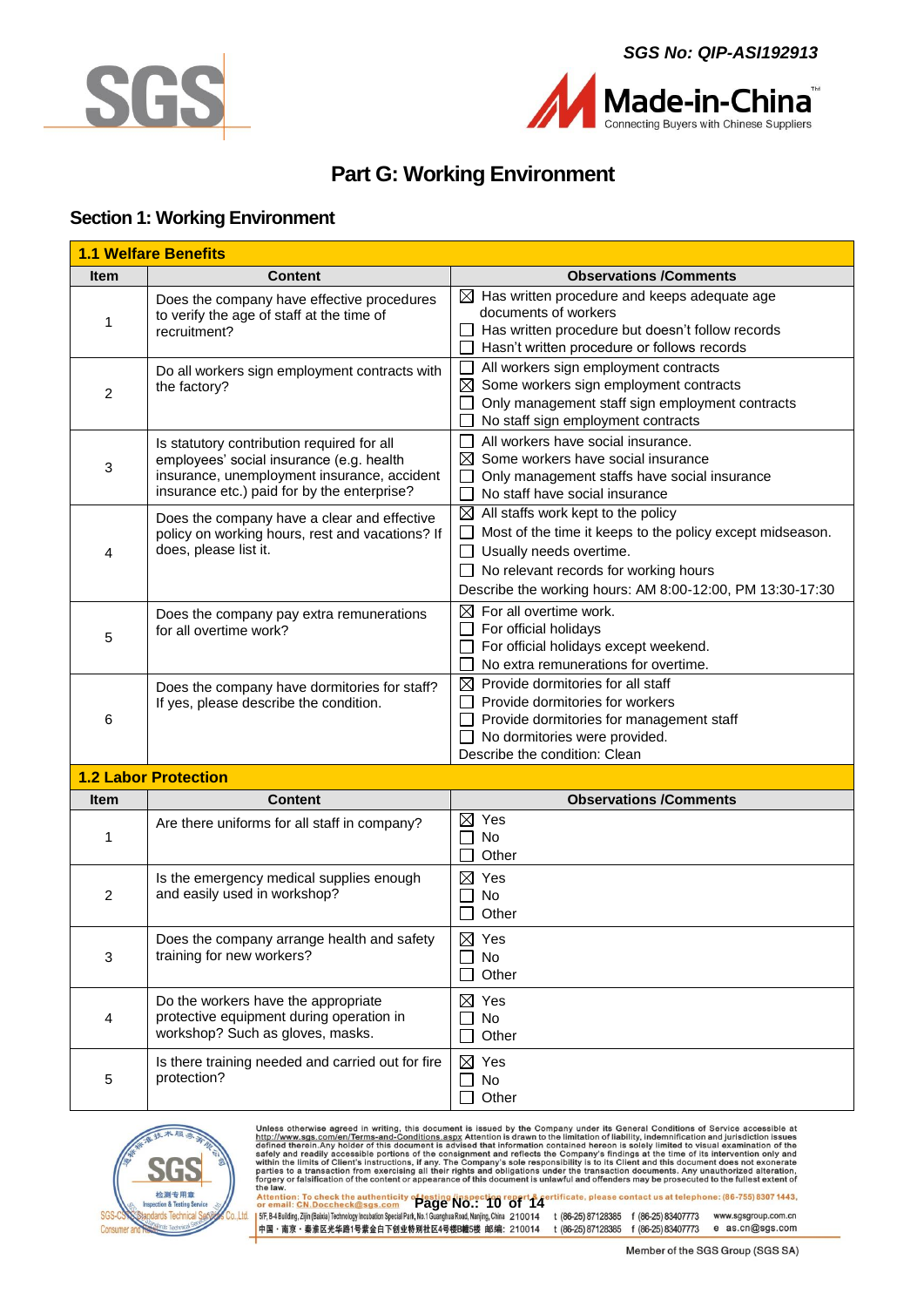



### **Part I: Industry Information**

### <span id="page-10-1"></span><span id="page-10-0"></span>**Section 1: Industry Information**

| <b>1.1 LED Lighting Industry Information</b> |                            |                                                                                                                                                         |  |
|----------------------------------------------|----------------------------|---------------------------------------------------------------------------------------------------------------------------------------------------------|--|
| <b>Item</b>                                  | <b>Content</b>             | <b>Observations</b>                                                                                                                                     |  |
| 1                                            | <b>LED Product Type</b>    | LED Display/Screen<br>House light<br>$\perp$<br>$\mathsf{L}$<br>⊠<br>LED industry light<br>LED traffic light<br>LED public light<br>⊠<br><b>TOthers</b> |  |
| 2                                            | LED chip origin(s)         | Europe $\Box$ American<br>$\boxtimes$ Japan<br>$\boxtimes$<br>Korea<br>$\Box$<br>Taiwan<br>Mainland in China<br>П                                       |  |
| 3                                            | SMT production line        | Import equipment<br>$\mathbf{L}$<br>Domestic equipment<br>П<br>No SMT production line<br>⊠                                                              |  |
| 4                                            | Testing machines           | Automatic spectrophotometric color machine<br>$\mathbf{L}$<br>Integrating sphere<br>$\Box$<br>spectrum analyzer<br>$\perp$<br>⊠<br>Others N/A           |  |
| 5                                            | <b>Welding process</b>     | Manual welding $\Box$ Automatic welding<br>⊠                                                                                                            |  |
| 6                                            | Safety testing reports     | IEC60560<br>$\Box$ IEC62031<br>IEC60598<br>$\mathsf{L}$<br>$\boxtimes$ Nil<br>IEC61347<br>IEC62471<br>П                                                 |  |
| 7                                            | Performance testing report | IEC62722<br>IEC62384<br>IEC62717<br>IEC62162 $\boxtimes$ Nil<br>П                                                                                       |  |
| 8                                            | <b>Efficiency test</b>     | <b>MEPS</b><br>ErP (244/2009/EC)<br>$\perp$<br>Energy label (98/11/EC)<br><b>Energy Star</b><br>CEC<br>$\boxtimes$ Nil<br>ELI<br>ΙI                     |  |



Unless otherwise agreed in writing, this document is issued by the Company under its General Conditions of Service accessible at http://www.sgs.com/en/Terms-and-Conditions.aspx Attention is drawn to the limitation of liabi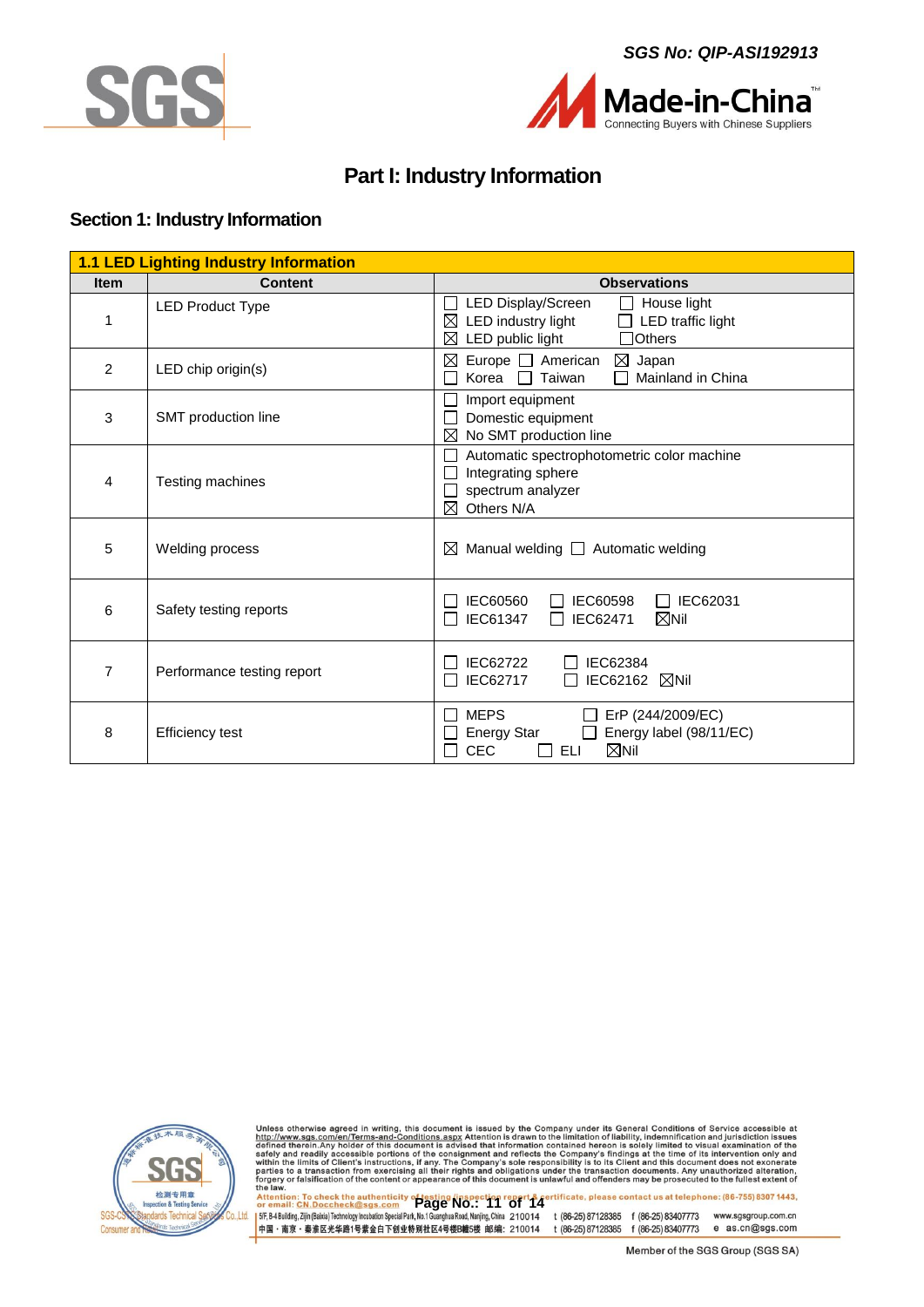





### **Part J: Photos**

### <span id="page-11-1"></span><span id="page-11-0"></span>**Section 1: Photos of Documents**





Unless otherwise agreed in writing, this document is issued by the Company under its General Conditions of Service accessible at http://www.sgs.com/en/Terms-and-Conditions.aspx Attention is drawn to the limitation of liabi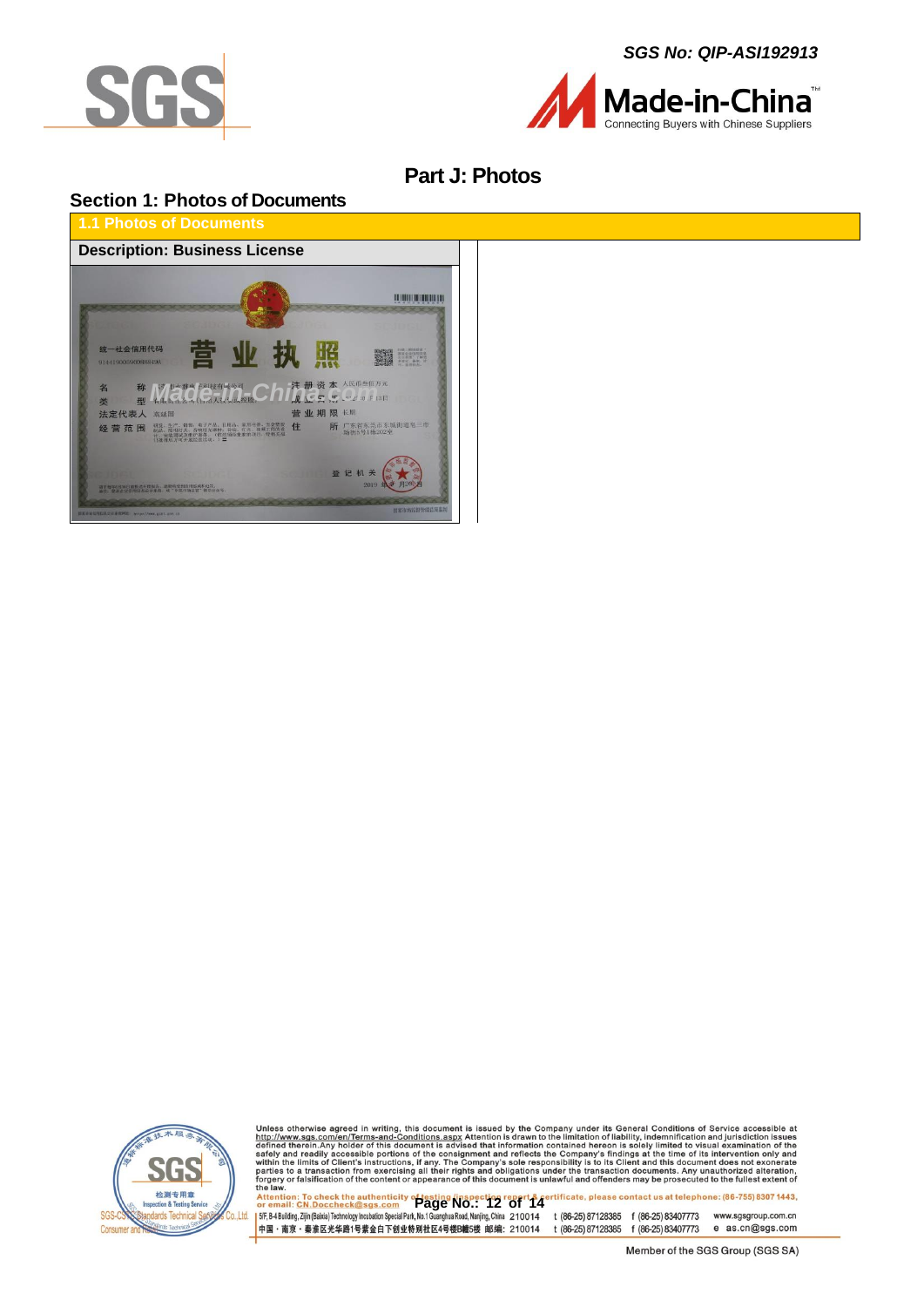

*SGS No: QIP-ASI192913*



### <span id="page-12-0"></span>**Section 2: Photos of Company**

**2.1 Photos of Company and Product Sample Description: Reception Description: Office YLIGHT** 东莞市永雅电子科技有限公司 *Made-in-China.com* **Made-in-China.com Description: Workshop Description: Workshop** *Made-in-China.com Made-in-China.com* **Description: Showroom <b>Description: Product Sample** *Made-in-China.com Made-in-China.com*



Unless otherwise agreed in writing, this document is issued by the Company under its General Conditions of Service accessible at http://www.sgs.com/en/Terms-and-Conditions.aspx Attention is drawn to the limitation of liabi